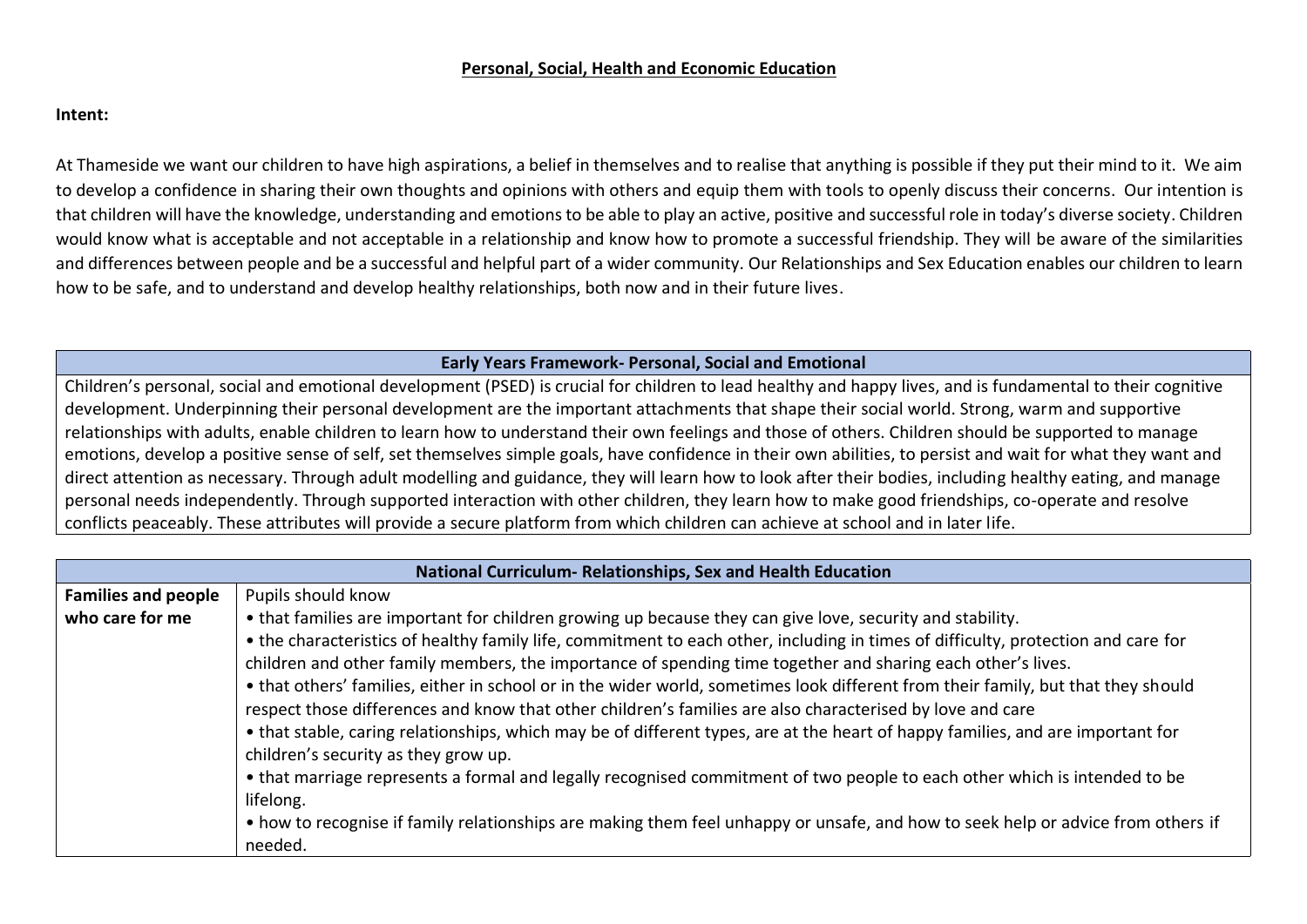| <b>Caring Friendships</b>   | Pupils should know                                                                                                                    |
|-----------------------------|---------------------------------------------------------------------------------------------------------------------------------------|
|                             | • how important friendships are in making us feel happy and secure, and how people choose and make friends.                           |
|                             | • the characteristics of friendships, including mutual respect, truthfulness, trustworthiness, loyalty, kindness, generosity, trust,  |
|                             | sharing interests and experiences and support with problems and difficulties.                                                         |
|                             | • that healthy friendships are positive and welcoming towards others, and do not make others feel lonely or excluded.                 |
|                             | • that most friendships have ups and downs, and that these can often be worked through so that the friendship is repaired or even     |
|                             | strengthened, and that resorting to violence is never right.                                                                          |
|                             | • how to recognise who to trust and who not to trust, how to judge when a friendship is making them feel unhappy or                   |
|                             | uncomfortable, managing conflict, how to manage these situations and how to seek help or advice from others, if needed.               |
| Respectful                  | Pupils should know                                                                                                                    |
| <b>Relationships</b>        | • the importance of respecting others, even when they are very different from them (for example, physically, in character,            |
|                             | personality or backgrounds), or make different choices or have different preferences or beliefs.                                      |
|                             | • practical steps they can take in a range of different contexts to improve or support respectful relationships.                      |
|                             | • the conventions of courtesy and manners.                                                                                            |
|                             | • the importance of self-respect and how this links to their own happiness.                                                           |
|                             | • that in school and in wider society they can expect to be treated with respect by others, and that in turn they should show due     |
|                             | respect to others, including those in positions of authority                                                                          |
|                             | • about different types of bullying (including cyberbullying), the impact of bullying, responsibilities of bystanders (primarily      |
|                             | reporting bullying to an adult) and how to get help.                                                                                  |
|                             | • what a stereotype is, and how stereotypes can be unfair, negative or destructive.                                                   |
|                             | • the importance of permission-seeking and giving in relationships with friends, peers and adults.                                    |
| <b>Online Relationships</b> | Pupils should know                                                                                                                    |
|                             | • that people sometimes behave differently online, including by pretending to be someone they are not.                                |
|                             | • that the same principles apply to online relationships as to face-to face relationships, including the importance of respect for    |
|                             | others online including when we are anonymous.                                                                                        |
|                             | • the rules and principles for keeping safe online, how to recognise risks, harmful content and contact, and how to report them.      |
|                             | • how to critically consider their online friendships and sources of information including awareness of the risks associated with     |
|                             | people they have never met.                                                                                                           |
|                             | • how information and data is shared and used online.                                                                                 |
| <b>Being Safe</b>           | Pupils should know                                                                                                                    |
|                             | • what sorts of boundaries are appropriate in friendships with peers and others (including in a digital context).                     |
|                             | • about the concept of privacy and the implications of it for both children and adults; including that it is not always right to keep |
|                             | secrets if they relate to being safe.                                                                                                 |
|                             | • that each person's body belongs to them, and the differences between appropriate and inappropriate or unsafe physical, and          |
|                             | other, contact.                                                                                                                       |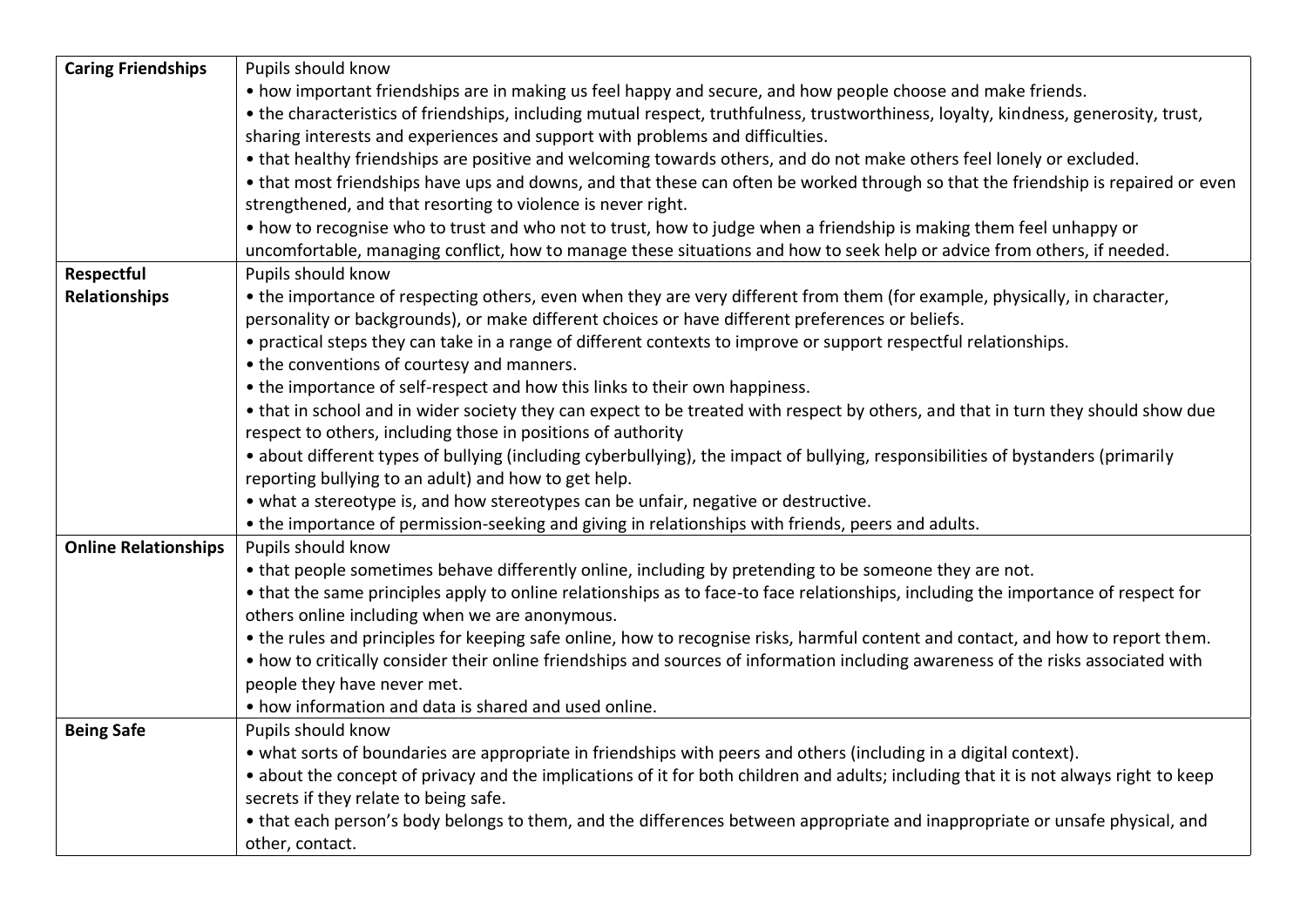| • how to respond safely and appropriately to adults they may encounter (in all contexts, including online) whom they do not know. |
|-----------------------------------------------------------------------------------------------------------------------------------|
| . • how to recognise and report feelings of being unsafe or feeling bad about any adult.                                          |
| • how to ask for advice or help for themselves or others, and to keep trying until they are heard.                                |
| • how to report concerns or abuse, and the vocabulary and confidence needed to do so.                                             |
| • where to get advice e.g. family, school and/or other sources.                                                                   |

|                   | Term 1                                                                                         | Term 2                                               | Term <sub>3</sub>            | Term 4                           | Term 5                   | Term 6                                            |
|-------------------|------------------------------------------------------------------------------------------------|------------------------------------------------------|------------------------------|----------------------------------|--------------------------|---------------------------------------------------|
| <b>Nursery</b>    | All about me                                                                                   | Light and<br><b>Festivals</b>                        | Journeys                     | Amazing<br>Animals               | The World around<br>me   | Water                                             |
| <b>Reception</b>  | <b>Making Relationships</b><br>Self Confidence/Awareness<br><b>Managing Feelings/Behaviour</b> |                                                      |                              |                                  |                          |                                                   |
| Year 1            | Rules and<br><b>Responsibilities</b>                                                           | <b>Healthy Lifestyles</b>                            | Family and<br><b>Friends</b> | Communication                    | <b>Bullying</b>          | <b>Keeping Safe</b>                               |
| Year <sub>2</sub> | Rules and<br><b>Responsibilities</b>                                                           | Communities<br>Hygiene                               | <b>Emotions</b>              | <b>Fairness</b>                  | Money and<br>Finance     | Changing and<br>Growing                           |
| Year 3            | Rules and<br><b>Responsibilities</b>                                                           | <b>Emotions</b>                                      | Health/Nutrition and<br>food | Safety/<br><b>First Aid</b>      | Healthy<br>Relationships | Growing and<br>Changing/<br>Economic<br>Awareness |
| Year 4/5          | Rights and<br>responsibilities                                                                 | Diversity/<br>Similarities and<br><b>Differences</b> | Nutrition and food           | Safety                           | Aspirations              | Health (including<br>SRE)/<br>Enterprise          |
| <b>Year 5/6</b>   | Rights and<br>responsibilities                                                                 | Diversity/<br>Similarities and<br><b>Differences</b> | Nutrition and food           | Safety<br>(incl basic first aid) | Aspirations              | Health (including<br>SRE)/<br>Enterprise          |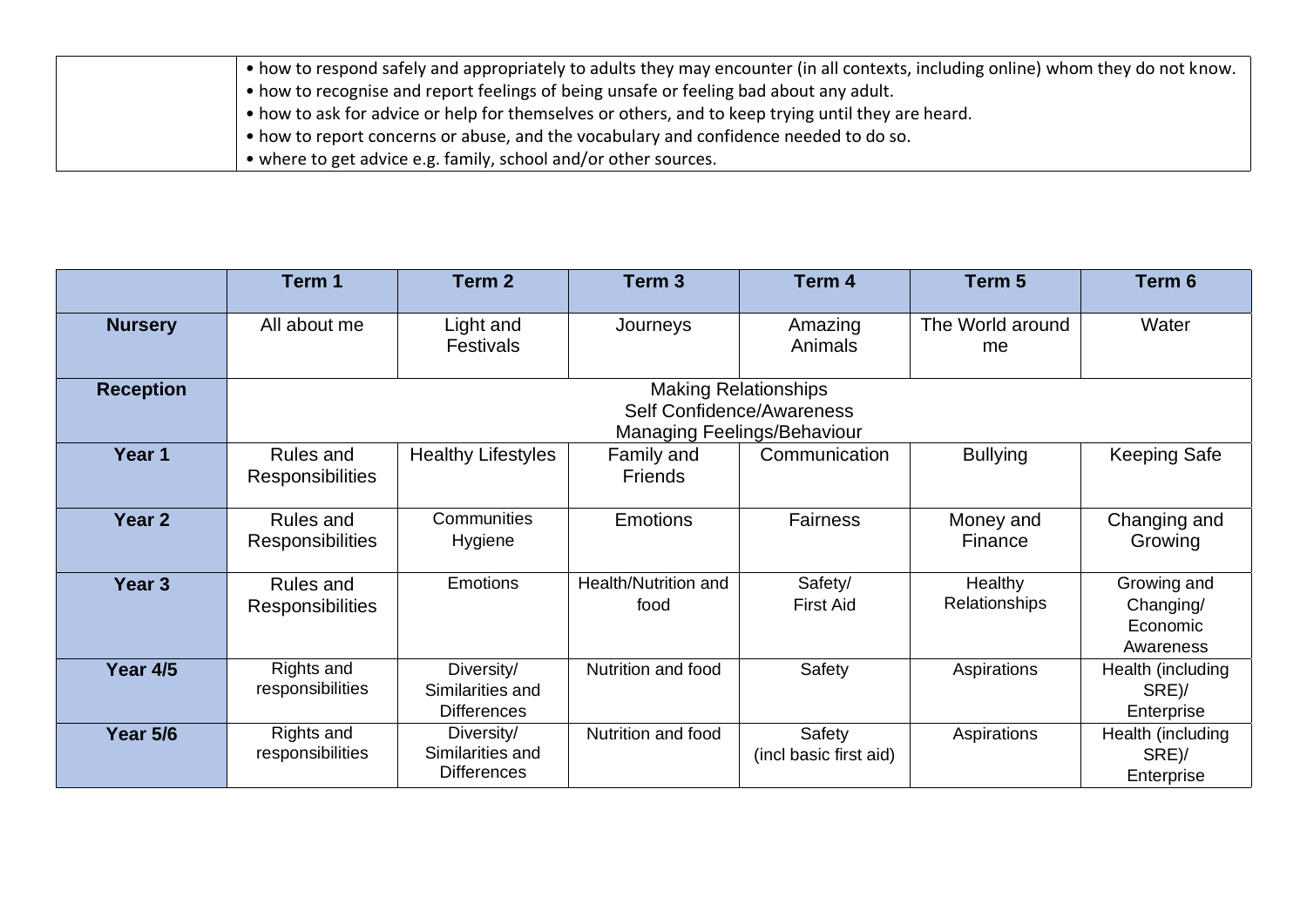| <b>Development Matters 2021-</b>                                                 | <b>Development Matter 2021-</b>                                               |
|----------------------------------------------------------------------------------|-------------------------------------------------------------------------------|
| <b>Nurserv</b>                                                                   | Reception                                                                     |
| Be able to express a point of view and to debate when they disagree with an      | Articulate their ideas and thoughts in well-formed sentences.                 |
| adult or a friend, using words as well as actions. Start a conversation with an  | Describe events in some detail.                                               |
| adult or a friend and continue it for many turns.                                | Develop social phrases.                                                       |
| Become more outgoing with unfamiliar people, in the safe context of their        | See themselves as a valuable individual.                                      |
| setting.                                                                         | Build constructive and respectful relationships.                              |
| Show more confidence in new social situations                                    | Express their feelings and consider the feelings of others.                   |
| Find solutions to conflicts and rivalries. For example, accepting that not       | Show resilience and perseverance in the face of challenge.                    |
| everyone can be Spider-Man in the game, and suggesting other ideas.              | Identify and moderate their own feelings socially and emotionally.            |
| Increasingly follow rules, understanding why they are important. Remember        | Think about the perspectives of others.                                       |
| rules without needing an adult to remind them.                                   | Manage their own needs.                                                       |
| Develop appropriate ways of being assertive. Talk with others to solve           | Be increasingly independent as they get dressed and undressed, for            |
| conflicts.                                                                       | example, putting coats on and doing up zips.                                  |
| Talk about their feelings using words like 'happy', 'sad', 'angry' or 'worried'. | Know and talk about the different factors that support their overall health   |
| Understand gradually how others might be feeling.                                | and wellbeing: - regular physical activity - healthy eating - toothbrushing - |
| Be increasingly independent in meeting their own care needs, e.g. brushing       | sensible amounts of 'screen time' - having a good sleep routine - being a     |
| teeth, using the toilet, washing and drying their hands thoroughly. Make         | safe pedestrian.                                                              |
| healthy choices about food, drink, activity and toothbrushing.                   | Further develop the skills they need to manage the school day successfully: - |
| Begin to make sense of their own life-story and family's history.                | lining up and queuing - mealtimes - personal hygiene                          |
| Show interest in different occupations.                                          | Talk about members of their immediate family and community.                   |
| Continue developing positive attitudes about the differences between             | Name and describe people who are familiar to them.                            |
| people.                                                                          | Recognise some similarities and differences between life in this country and  |
| Know that there are different countries in the world and talk about the          | life in other countries.                                                      |
| differences they have experienced or seen in photos.                             |                                                                               |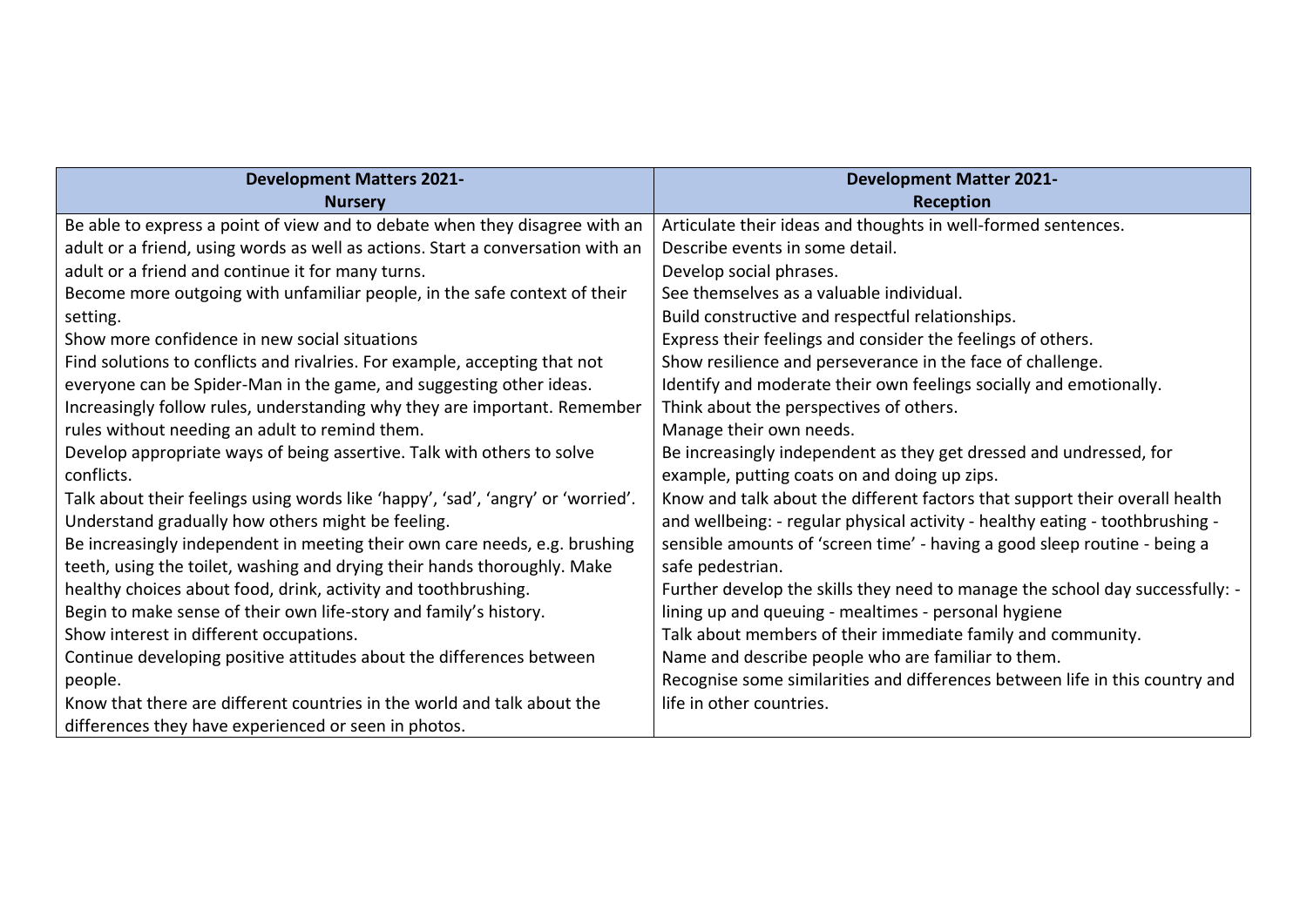|              | <b>3D PSHE Units</b>      | Knowledge                               | <b>Skills</b>                              | <b>RSE Coverage</b> |
|--------------|---------------------------|-----------------------------------------|--------------------------------------------|---------------------|
| Year         | Core 3- Living in         | Know some key reasons why we have       | I can agree and follow rules as part of a  |                     |
| $\mathbf{1}$ | the Wider World-          | rules.                                  | group/class.                               |                     |
|              | <b>Rules and</b>          | Know rules as expectations.             | I can agree and follow rules for a         |                     |
|              | <b>Responsibilities</b>   | Know some reasons why rules and         | collaborative game.                        |                     |
|              |                           | expectations are important.             | I can positively contribute to the life of |                     |
|              |                           | Know how to positively contribute to    | the class.                                 |                     |
|              |                           | the life of the class.                  | I can take turns as part of a group.       |                     |
|              |                           | Know why it is important to take turns. | I can borrow items or toys from others.    |                     |
|              |                           | Know and understand the concept of      | I can respect property that belongs to     |                     |
|              |                           | borrowing.                              | other people.                              |                     |
|              | Core 1- Healthy           | Know where different fruit and          | I can explain where different fruits and   |                     |
|              | and Wellbeing-            | vegetables grow.                        | vegetables grow.                           |                     |
|              | <b>Healthy Lifestyles</b> | Know the social aspect of eating food   | I can listen and respond to others during  |                     |
|              |                           | together.                               | snack or meal time.                        |                     |
|              |                           | Know that making positive choices       | I can make positive choices when           |                     |
|              |                           | about food will improve their health    | deciding what to eat.                      |                     |
|              |                           | and well-being.                         | I can make simple choices that improve     |                     |
|              |                           | Know about the different food groups    | my health and wellbeing.                   |                     |
|              |                           | and why they are important.             | I can work as a team to solve a            |                     |
|              |                           | Know how to make simple choices that    | challenge.                                 |                     |
|              |                           | improve their health and wellbeing.     |                                            |                     |
|              |                           | Know some reasons why physical          |                                            |                     |
|              |                           | activity and rest keep us both          |                                            |                     |
|              |                           | physically and mentally heathy.         |                                            |                     |
|              |                           | Know ways to work as a team to solve    |                                            |                     |
|              |                           | a simple challenge.                     |                                            |                     |
|              |                           | Know how muscles work.                  |                                            |                     |
|              |                           |                                         |                                            |                     |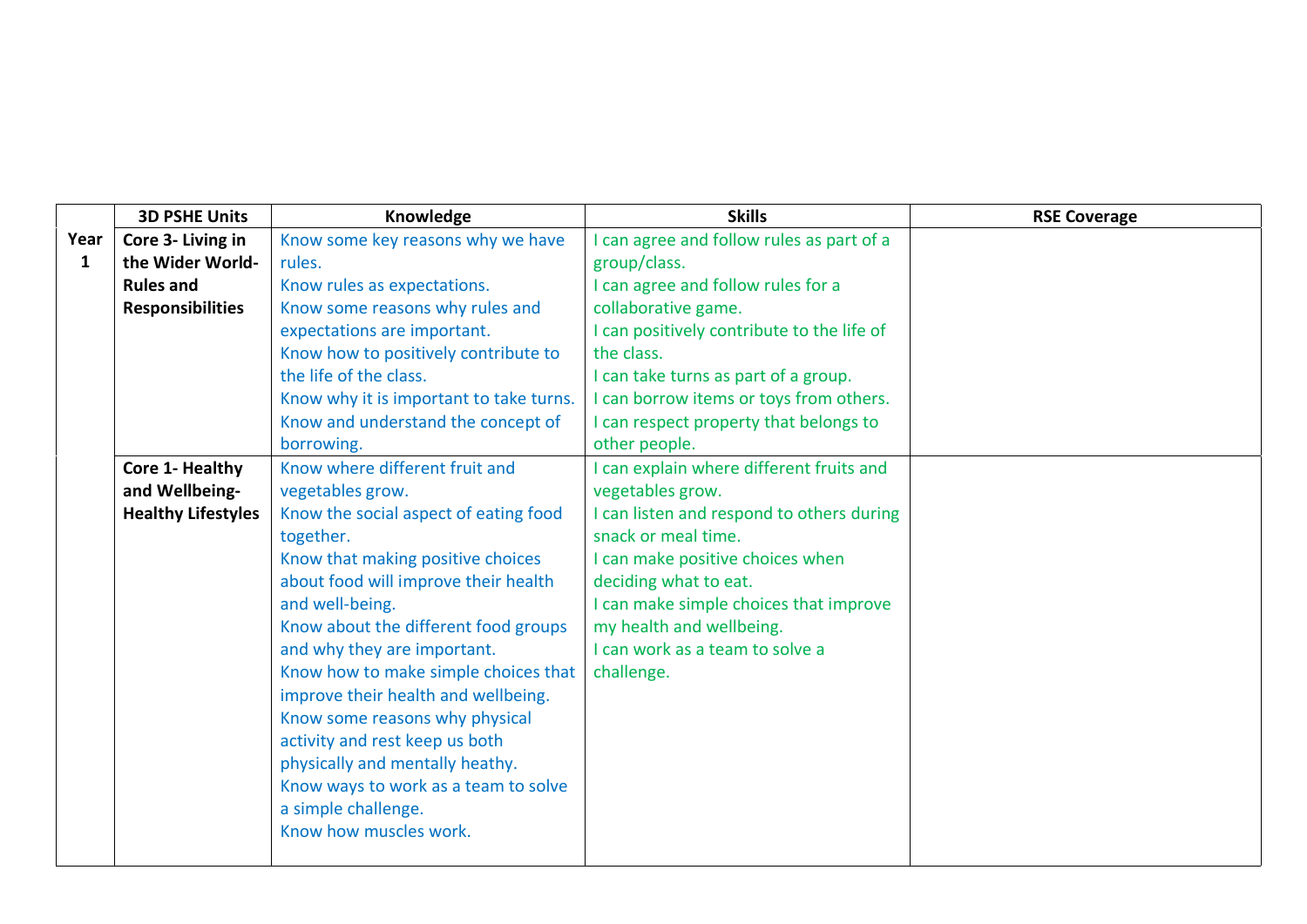| Core 2-           | Know what positives relationships with   | I can build positive relationships with  | that families are important for children      |
|-------------------|------------------------------------------|------------------------------------------|-----------------------------------------------|
| Relationships-    | peers look and feel like.                | my peers.                                | growing up because they can give love,        |
| <b>Family and</b> | Know that family and friends should      | I can explain ways that my family and    | security and stability.                       |
| <b>Friends</b>    | care for each other.                     | friends care for me.                     | • the characteristics of healthy family life, |
|                   | Know reasons why it is important to      | I can explain ways that I care for my    | commitment to each other, including in        |
|                   | make friends.                            | family and friends.                      | times of difficulty, protection and care for  |
|                   | Know that people can have differences    | I can talk about my friends and what     | children and other family members, the        |
|                   | and similarities.                        | makes them a good friend.                | importance of spending time together and      |
|                   | Know that people from different          | I can talk about ways that I am similar  | sharing each other's lives.                   |
|                   | countries can be similar and different   | and different to other people.           | that marriage represents a formal and         |
|                   | and the importance of cross-cultural     | I can talk about what that other people  | legally recognised commitment of two          |
|                   | friendships.                             | are similar and different to me.         | people to each other which is intended to     |
|                   | Know the importance of sharing as        | I can share with other people.           | be lifelong.                                  |
|                   | part of friendships and kindness.        | I can be kind to other people (including | • how to recognise if family relationships    |
|                   | Know about the importance of family.     | friends, family and adults around me).   | are making them feel unhappy or unsafe,       |
|                   | Know that some people are special to     | I can talk about people that are special | and how to seek help or advice from others    |
|                   | them.                                    | to people and explain why.               | if needed.                                    |
| Core 2-           | Know ways to share their views           | can recognise and communicate my         |                                               |
| Relationships-    | effectively.                             | feelings to others in a positive way.    |                                               |
| Communication     | Know the characteristics of some         | I can use different strategies to manage |                                               |
|                   | emotions and strategies for managing     | my emotions.                             |                                               |
|                   | them; happy, sad, angry, surprised,      | I can take part in discussions with one  |                                               |
|                   | bored, sick, embarrassed, tired, scared  | other person and the whole class.        |                                               |
|                   | Know why it is important to listen to    | I can share my opinions and explain my   |                                               |
|                   | other people carefully.                  | views to others.                         |                                               |
|                   | Know why effective listening looks like. | I can listen carefully to others.        |                                               |
|                   | Know why it is important to play and     | I can play and work co-operatively with  |                                               |
|                   | work co-operatively.                     | others.                                  |                                               |
|                   | Know what negotiation means.             | I can negotiate with others when faced   |                                               |
|                   | Know how to take part in a simple        | with a simple challenge.                 |                                               |
|                   | debate about topical issues.             |                                          |                                               |
| Core 2-           | Know 'bullying' means.                   | I can recognise bullying behaviour.      | To know about different types of bullying     |
| Relationships-    | Know what bullying behaviour looks       | I can take part in whole class           | (including cyberbullying), the impact of      |
| <b>Bullying</b>   | and feels like (and what it is not).     | discussions.                             | bullying, responsibilities of bystanders      |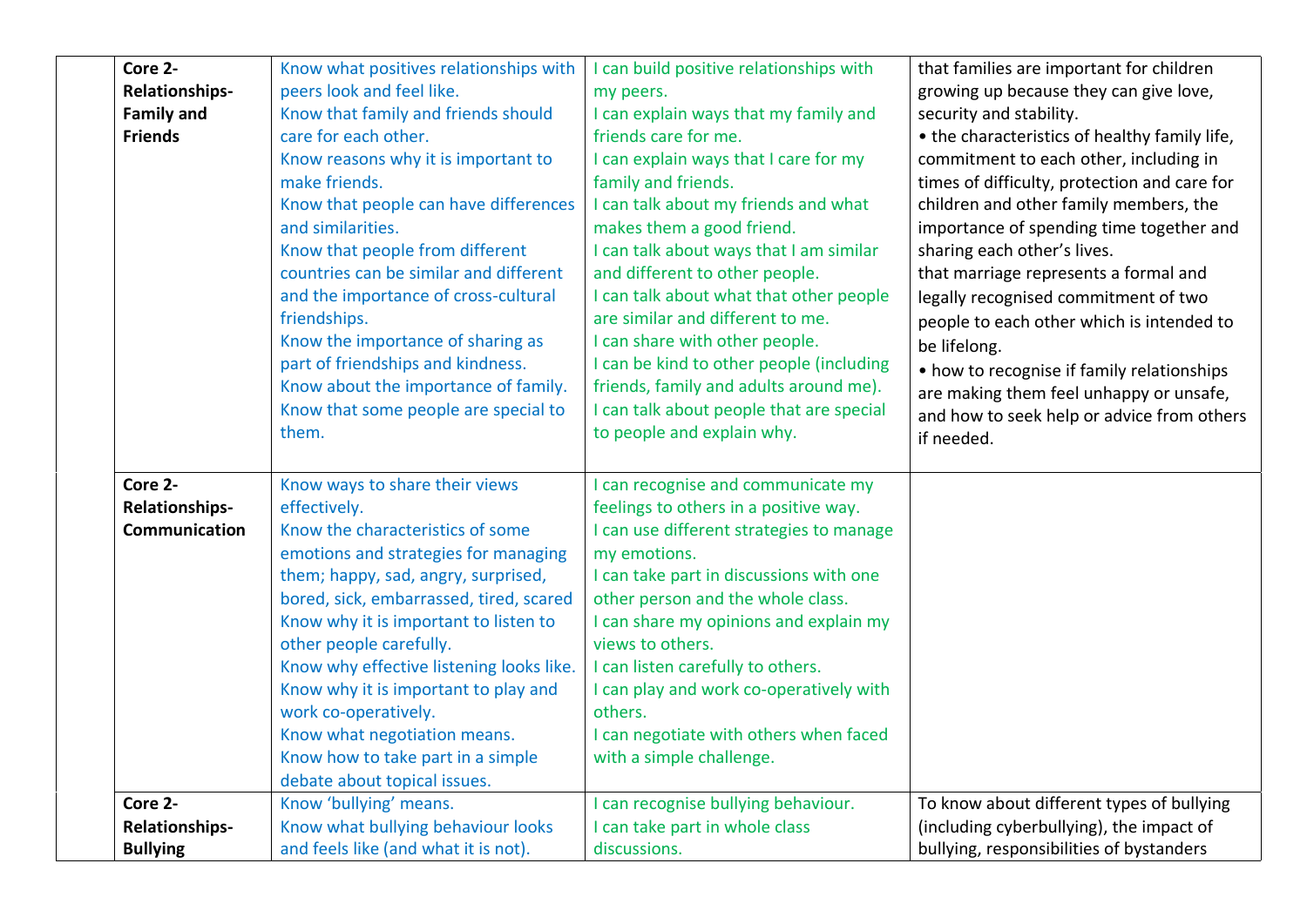|                                                            | Know that bullying is wrong.<br>Know that name-calling is hurtful and<br>avoidable.<br>Know what positive and negative<br>behaviour is.<br>Know who can help if someone is<br>affected by bullying.<br>Know that there are different types of<br>bullying.                                                                                                                                                                                                               | I can recognise how my behaviour<br>effects other people.<br>I can ask for help when I need it.<br>I can talk about people who look after<br>me.<br>I can talk about who to go to if I am<br>worried and ways to help these people<br>look after me.                                                                                                            | (primarily reporting bullying to an adult)<br>and how to get help.                                                                                                                                                                                                                                                                                                                                                                                       |
|------------------------------------------------------------|--------------------------------------------------------------------------------------------------------------------------------------------------------------------------------------------------------------------------------------------------------------------------------------------------------------------------------------------------------------------------------------------------------------------------------------------------------------------------|-----------------------------------------------------------------------------------------------------------------------------------------------------------------------------------------------------------------------------------------------------------------------------------------------------------------------------------------------------------------|----------------------------------------------------------------------------------------------------------------------------------------------------------------------------------------------------------------------------------------------------------------------------------------------------------------------------------------------------------------------------------------------------------------------------------------------------------|
| Core $1 -$ Health<br>and Wellbeing-<br><b>Keeping Safe</b> | Know how to stay safe in the sun.<br>Know basic road safety rules.<br>Know who can help them to stay safe.<br>Know about the importance of<br>medicine safety.<br>Know that all household products,<br>including medicines, can be harmful if<br>not used properly.<br>Know the difference between secrets<br>and surprises.<br>Know when not to keep adults'<br>secrets.<br>Know that it is acceptable to say 'no'<br>Know how to stay safe when using the<br>internet. | I can explain how to stay safe in the sun.<br>I can choose items that I may need to<br>stay safe in the sun e.g hat, sun lotion,<br>water<br>I can talk about ways to keep safe near<br>medicines and household products.<br>I can talk about who to go to if I am<br>worried and ways to help these people<br>look after me.<br>I can use the internet safely. | that people sometimes behave differently<br>online, including by pretending to be<br>someone they are not.<br>• that the same principles apply to online<br>relationships as to face-to face<br>relationships, including the importance of<br>respect for others online including when we<br>are anonymous.<br>• the rules and principles for keeping safe<br>online, how to recognise risks, harmful<br>content and contact, and how to report<br>them. |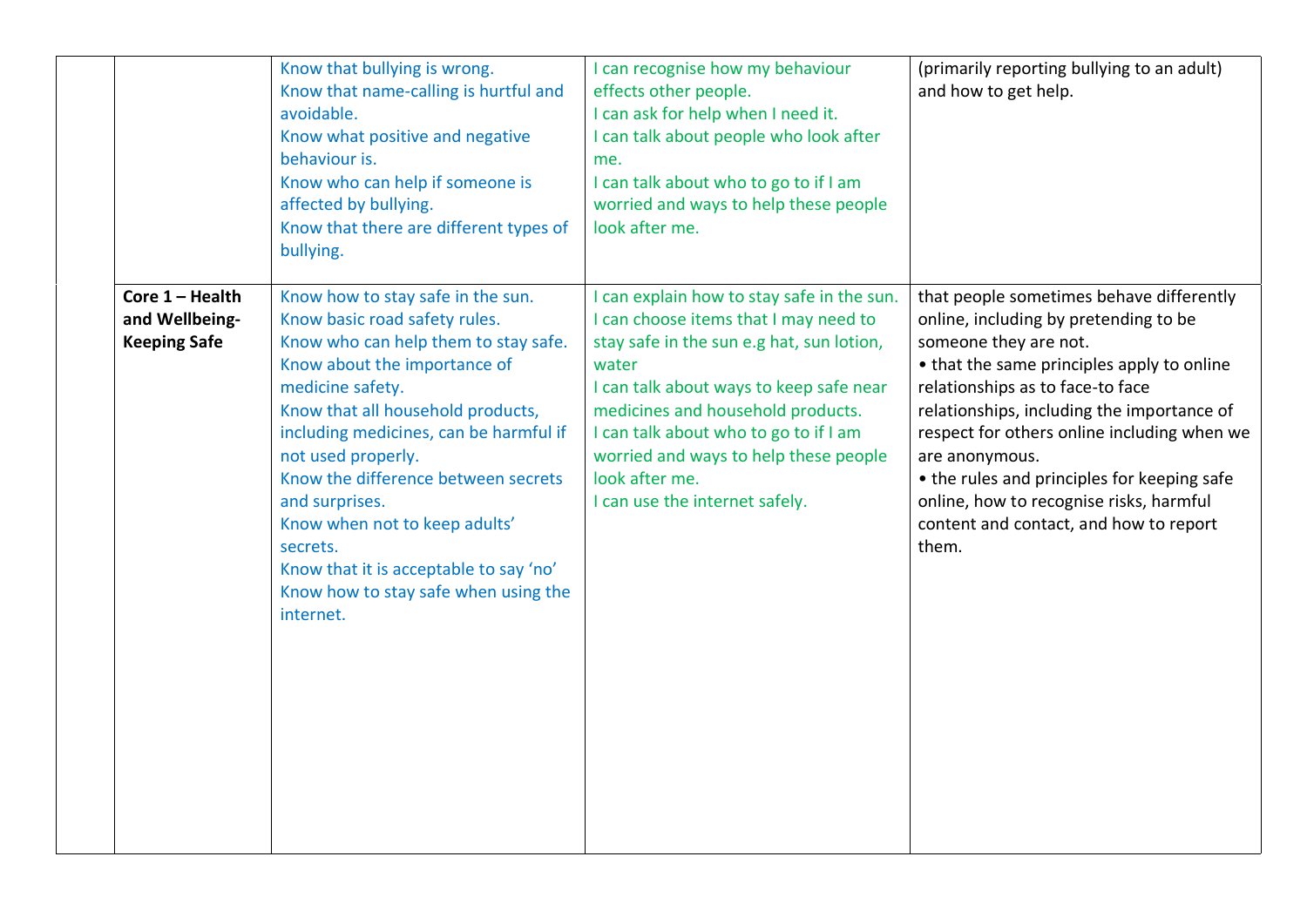| Year<br>$\overline{2}$ | Core 3- Living in<br>the Wider World-<br><b>Rules and</b><br><b>Responsibilities</b> | Know rules as expectations.<br>Know some reasons why rules and<br>expectations are important.<br>Know how to positively contribute to<br>the life of the class.<br>Know why it is important to take turns.<br>Know and understand the concept of<br>borrowing.                                    | I can agree and follow rules as part of a<br>group/class.<br>I can agree and follow rules for a<br>collaborative game.<br>I can positively contribute to the life of<br>the class.<br>I can take turns as part of a group.<br>I can borrow items or toys from others.<br>I can respect property that belongs to<br>other people.                      |  |
|------------------------|--------------------------------------------------------------------------------------|---------------------------------------------------------------------------------------------------------------------------------------------------------------------------------------------------------------------------------------------------------------------------------------------------|-------------------------------------------------------------------------------------------------------------------------------------------------------------------------------------------------------------------------------------------------------------------------------------------------------------------------------------------------------|--|
|                        | Core 3- Living in<br>the Wider World-<br><b>Communities</b>                          | Know how to contribute to the life of<br>the classroom<br>Know that they belong to various<br>groups and communities<br>Know the different roles of the local<br>community<br>Know how communities have shared<br>responsibilities.                                                               | I can develop a sense of belonging in my<br>community.<br>I can have an active role in my<br>community as part of my school.<br>I can talk about the different ways my<br>community helps me and how I can<br>support my community.                                                                                                                   |  |
|                        | Core 1- Health<br>and Wellbeing-<br><b>Hygiene</b>                                   | Know why it is important to clean your<br>teeth.<br>Know how to have good dental<br>hygiene.<br>Know how to take care of their teeth<br>including brushing.<br>Know why it is important to have a<br>healthy lifestyle.<br>Know what the different food groups<br>are and why they are important. | I can demonstrate how brush my teeth<br>and keep my mouth clean.<br>I can effectively wash my hands and say<br>why this is important.<br>I can talk what a healthy lifestyle is and<br>what I do to say healthy.<br>I can talk about how I maintain good<br>personal hygiene.<br>I can describe the way that germs<br>spread infections and diseases. |  |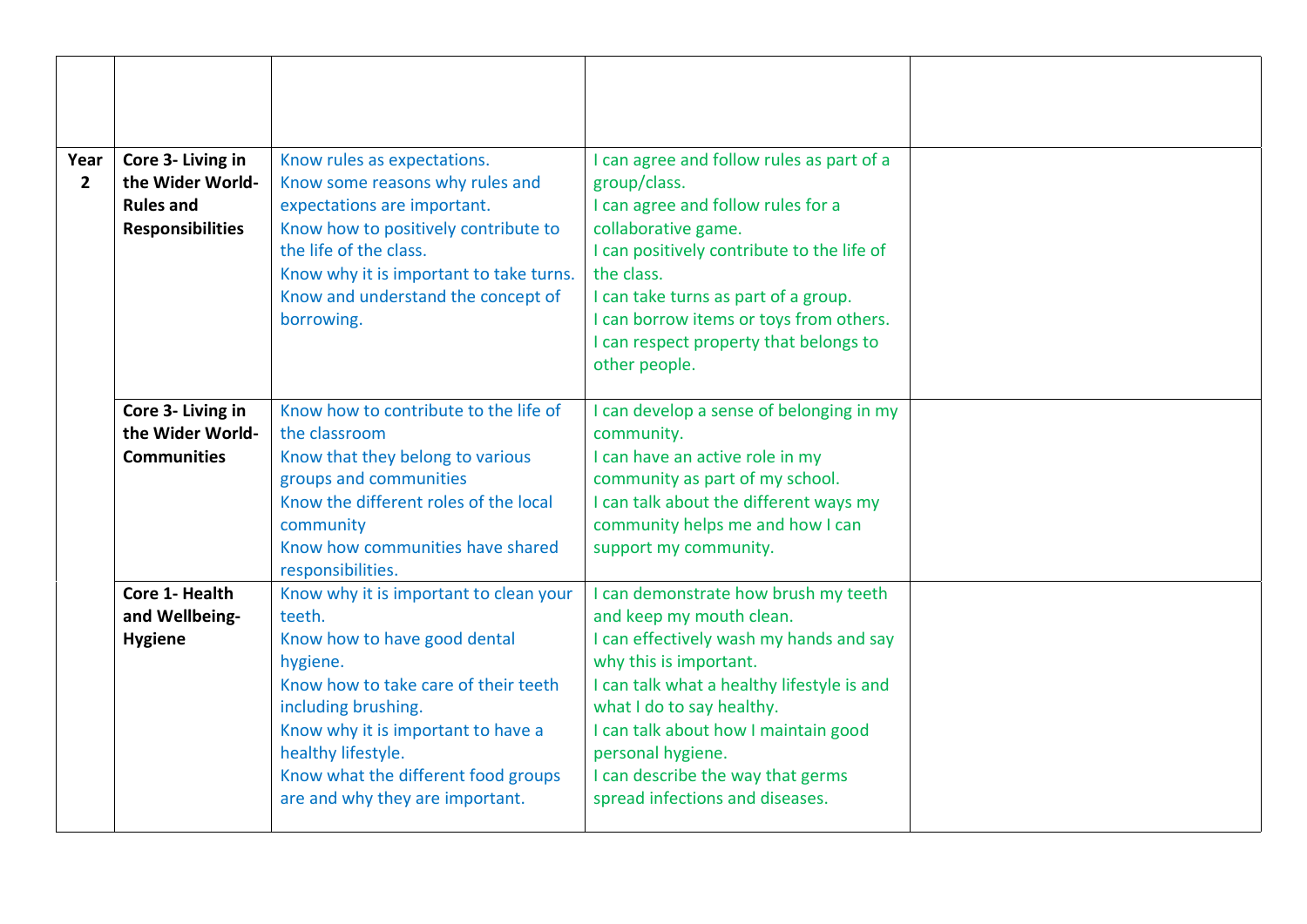| Core 1-Health and | Know why it is important to wash your<br>hands and to stop the spread of<br>germs.<br>Know how to maintain good personal<br>hygiene.<br>Know that germs spread infections and<br>diseases.<br>Know that you can experience a range | I can recognise a range of emotions.           |                                                                                |
|-------------------|------------------------------------------------------------------------------------------------------------------------------------------------------------------------------------------------------------------------------------|------------------------------------------------|--------------------------------------------------------------------------------|
| <b>Wellbeing-</b> | of emotions; happiness, anger, love,                                                                                                                                                                                               | I can express a range of emotions.             |                                                                                |
| <b>Emotions</b>   | sadness                                                                                                                                                                                                                            | I can talk about how to manage a range         |                                                                                |
|                   | Know that making positive choices can                                                                                                                                                                                              | of emotions.                                   |                                                                                |
|                   | lead to happiness.                                                                                                                                                                                                                 | I can talk about things that make me           |                                                                                |
|                   | Know about the importance of love.<br>Know about different ways to show                                                                                                                                                            | happy.<br>I can talk about things that make me |                                                                                |
|                   | sadness.                                                                                                                                                                                                                           | sad.                                           |                                                                                |
|                   | Know that all actions have                                                                                                                                                                                                         | I can make positive choices.                   |                                                                                |
|                   | consequences.                                                                                                                                                                                                                      | I can accept a consequence that I have         |                                                                                |
|                   | Know the difference between right                                                                                                                                                                                                  | been given.                                    |                                                                                |
|                   | and wrong and how behaviour affects                                                                                                                                                                                                |                                                |                                                                                |
|                   | other people.                                                                                                                                                                                                                      |                                                |                                                                                |
| Core 2-           | Know the difference between right                                                                                                                                                                                                  | I can make positive choices.                   | that families are important for children                                       |
| Relationships-    | and wrong.                                                                                                                                                                                                                         | I can accept a consequence that I have         | growing up because they can give love,                                         |
| <b>Fairness</b>   | Know the difference between fair and                                                                                                                                                                                               | been given.                                    | security and stability.                                                        |
|                   | unfair.                                                                                                                                                                                                                            | I can explain why something is fair and        | • the characteristics of healthy family life,                                  |
|                   | Know what kind and unkind behaviour                                                                                                                                                                                                | unfair.                                        | commitment to each other, including in                                         |
|                   | looks like.                                                                                                                                                                                                                        | I can explain why an action is kind or         | times of difficulty, protection and care for                                   |
|                   | Know that family and friends should                                                                                                                                                                                                | unkind behaviour.                              | children and other family members, the                                         |
|                   | care for each other.                                                                                                                                                                                                               | I can take part in whole class<br>discussions. | importance of spending time together and                                       |
|                   | Know different strategies to cope with<br>unfair teasing.                                                                                                                                                                          | I can listen to and respect other              | sharing each other's lives.<br>• that others' families, either in school or in |
|                   | Know that there are different types of                                                                                                                                                                                             | people's views and feelings.                   | the wider world, sometimes look different                                      |
|                   | teasing and bullying.                                                                                                                                                                                                              | I can use different strategies to cope         | from their family, but that they should                                        |
|                   |                                                                                                                                                                                                                                    | with unfair behaviour.                         | respect those differences and know that                                        |
|                   |                                                                                                                                                                                                                                    |                                                | other children's families are also                                             |
|                   |                                                                                                                                                                                                                                    |                                                | characterised by love and care                                                 |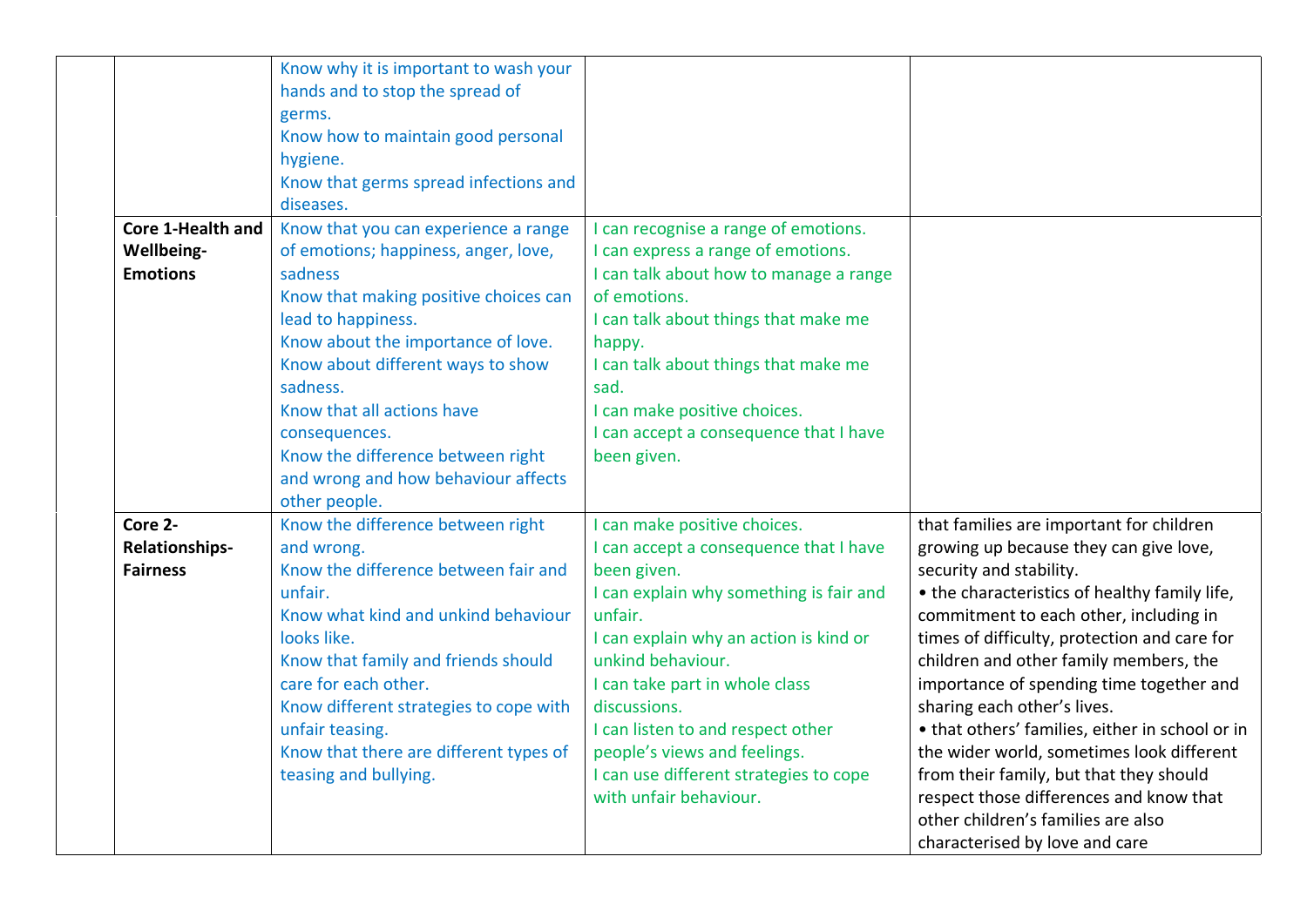| Core 3- Living in<br>the Wider World-<br>Money/Finance             | Know where money comes from.<br>Know what the role is of money in our<br>society i.e to buy food, pay for bills etc<br>Know why it is important to keep<br>money safe.<br>Know the importance of managing<br>money carefully.                                                                                                                                                                                                                                                                                                                                                                                                                                                                                                                                                                                                     | I can recognise different notes and<br>coins.<br>I can talk about things that are<br>important to me and how I keep them<br>safe.<br>I can explain ways to keep money safe.<br>I understand the importance of choices<br>and spending money wisely.<br>I understand that we cannot always<br>afford the items we want to buy. |                                                                                                                                                              |
|--------------------------------------------------------------------|-----------------------------------------------------------------------------------------------------------------------------------------------------------------------------------------------------------------------------------------------------------------------------------------------------------------------------------------------------------------------------------------------------------------------------------------------------------------------------------------------------------------------------------------------------------------------------------------------------------------------------------------------------------------------------------------------------------------------------------------------------------------------------------------------------------------------------------|-------------------------------------------------------------------------------------------------------------------------------------------------------------------------------------------------------------------------------------------------------------------------------------------------------------------------------|--------------------------------------------------------------------------------------------------------------------------------------------------------------|
| Core 1- Health<br>and Wellbeing-<br><b>Changing and</b><br>Growing | Know the similarities and differences<br>between boys and girls.<br>Know the process of growing from<br>young to old.<br>Know the names for different parts of<br>the body; cheek, wrist, ankle, throat,<br>forearm, chin, elbow, shoulder, waist,<br>knees<br>Know about the different physical<br>changes in their bodies as we grow<br>Know about the different emotional<br>changes as they grow<br>Know that they have rights over their<br>own bodies<br>Know about how their needs may<br>change and grow as they develop<br>Know different ways they can take<br>responsibility for their own actions.<br>Know the names of a range of<br>different emotions; happy, sad, angry,<br>surprised, bored, sick, embarrassed,<br>hungry, tired, scared<br>Know that it is acceptable to feel a<br>range of different emotions. | I can explain the similarities between<br>boys and girls.<br>I can talk about how I have grown.<br>I can talk about how I will grow and<br>change in the future (both physical and<br>emotional).<br>I can express my needs to others around<br>me.<br>I can express a range of different<br>emotions.                        | Know the similarities and differences<br>between boys and girls.<br>Know about the different physical and<br>emotional changes in their bodies as we<br>grow |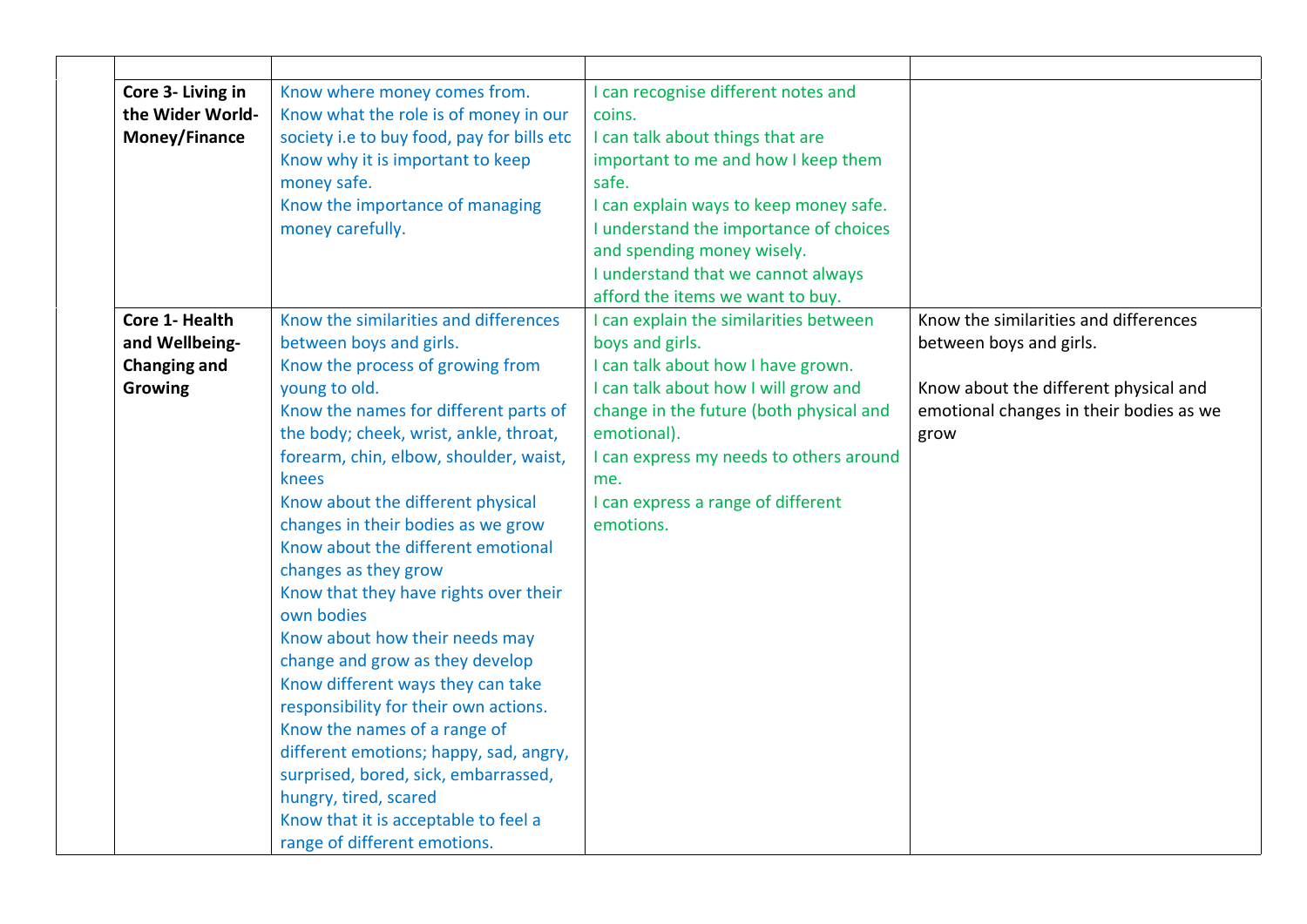| Year<br>$\mathbf{3}$ | Core 3- Living in<br>the Wider World-<br><b>Rules and</b><br><b>Responsibilities</b> | Know that different rules are needed<br>in different situations.<br>Know that rules may need to be<br>changed.<br>Know that their actions have<br>consequences.<br>Know how to behave responsibly.<br>Know why it is important to be a part<br>of a community.<br>Know and understand what<br>'discrimination' and 'stereotype'<br>mean. | I can explain what rules I need to follow<br>in a given situation.<br>I can discuss why a rule may need to<br>changed.<br>I can think of potential consequences as<br>a result of their actions.<br>I can behave appropriately in a given<br>situation.<br>I can talk about how I am part of a<br>community (both school and local<br>community). | The importance of respecting others, even<br>when they are very different from them (for<br>example, physically, in character,<br>personality or backgrounds), or make<br>different choices or have different<br>preferences or beliefs.<br>• practical steps they can take in a range of<br>different contexts to improve or support<br>respectful relationships.<br>what a stereotype is, and how stereotypes<br>can be unfair, negative or destructive. |
|----------------------|--------------------------------------------------------------------------------------|------------------------------------------------------------------------------------------------------------------------------------------------------------------------------------------------------------------------------------------------------------------------------------------------------------------------------------------|---------------------------------------------------------------------------------------------------------------------------------------------------------------------------------------------------------------------------------------------------------------------------------------------------------------------------------------------------|------------------------------------------------------------------------------------------------------------------------------------------------------------------------------------------------------------------------------------------------------------------------------------------------------------------------------------------------------------------------------------------------------------------------------------------------------------|
|                      | Core 1- Health<br>and Wellbeing-<br><b>Emotions</b>                                  | Know what change, loss and<br>separation mean.<br>Know strategies to manage strong<br>feelings and emotions.<br>Know how to keep themselves safe<br>and where to get help.<br>Know that family units can look<br>differently and sometimes change.                                                                                       | I can talk about change and loss and the<br>associated feelings (moving house,<br>losing toys).<br>I can listen to, reflect on and respect<br>other people's views and feelings.<br>I can manage risk in everyday activities.                                                                                                                     | that others' families, either in school or in<br>the wider world, sometimes look different<br>from their family, but that they should<br>respect those differences and know that<br>other children's families are also<br>characterised by love and care<br>• that stable, caring relationships, which<br>may be of different types, are at the heart<br>of happy families, and are important for<br>children's security as they grow up.                  |
|                      | Core 1- Health<br>and Wellbeing-<br><b>Health unit plus</b>                          | Know and understand the difference<br>between the terms physical, emotional<br>and mental.                                                                                                                                                                                                                                               | I can start to make informed lifestyle<br>choices.                                                                                                                                                                                                                                                                                                |                                                                                                                                                                                                                                                                                                                                                                                                                                                            |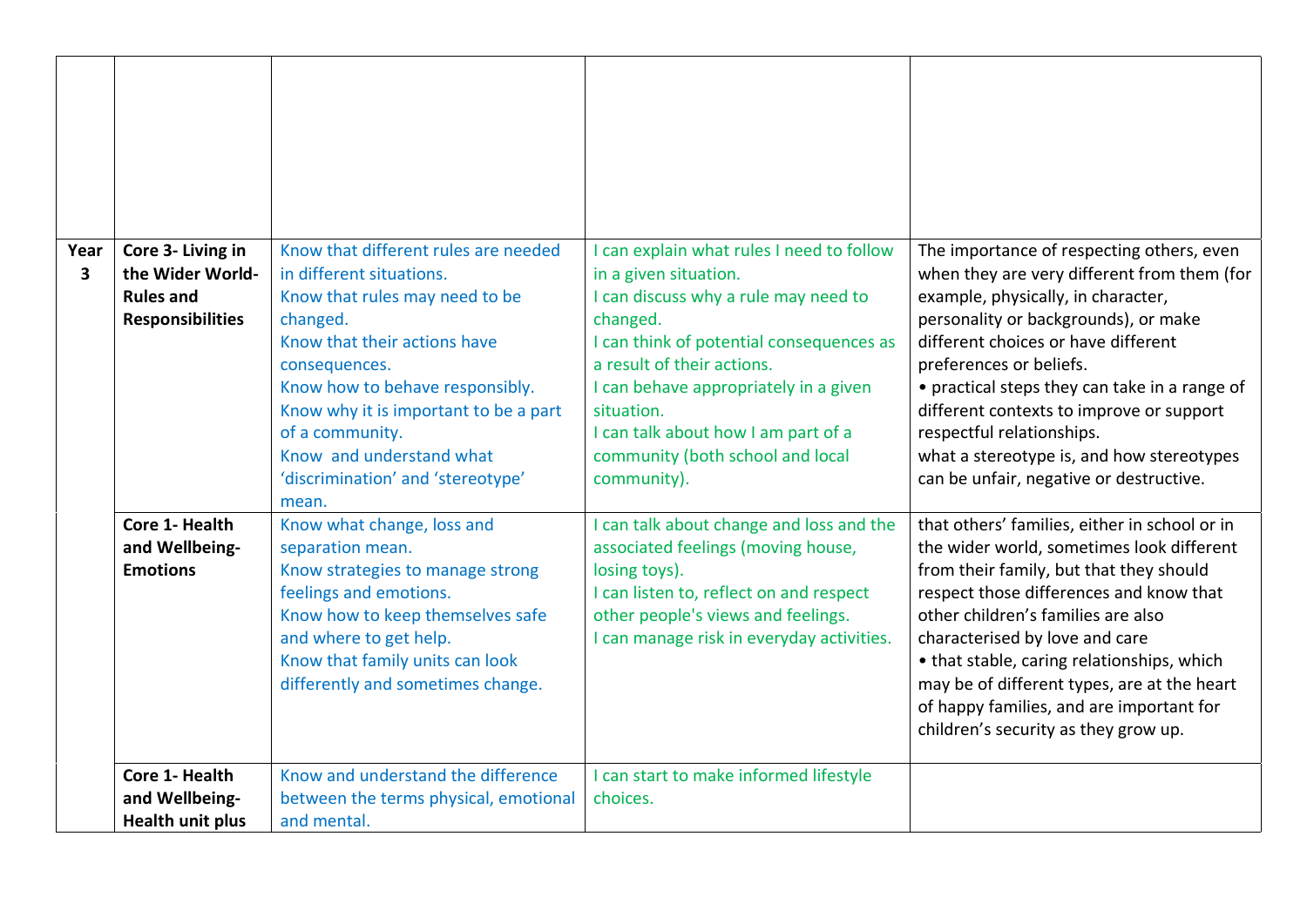| <b>Nutrition and</b><br><b>Food unit</b>             | Know why setting a goal for yourself is<br>important.<br>Know their strengths and goals.<br>Know the recommended guidelines for<br>physical activity and understand the<br>reasons for these.<br>Know where different foods come<br>from (both meat and plants).<br>Know about and understand the<br>function of different food groups for a<br>balanced diet.                                                           | I can use strategies for managing and<br>controlling strong feelings and<br>emotions.<br>I can talk about myself and how I learn<br>from my experiences.<br>I can recognise and celebrate my<br>strengths.<br>I can set myself simple but challenging<br>goals.<br>I can talk about the different food<br>groups and their functions.<br>I can prepare and cook a variety of<br>dishes. |                                                                                                                                                                                                                                                                                                                                                                                                                                                                                                                                                                                                                                                                                                |
|------------------------------------------------------|--------------------------------------------------------------------------------------------------------------------------------------------------------------------------------------------------------------------------------------------------------------------------------------------------------------------------------------------------------------------------------------------------------------------------|-----------------------------------------------------------------------------------------------------------------------------------------------------------------------------------------------------------------------------------------------------------------------------------------------------------------------------------------------------------------------------------------|------------------------------------------------------------------------------------------------------------------------------------------------------------------------------------------------------------------------------------------------------------------------------------------------------------------------------------------------------------------------------------------------------------------------------------------------------------------------------------------------------------------------------------------------------------------------------------------------------------------------------------------------------------------------------------------------|
| Core 1- Health<br>and Wellbeing-<br>Safety/First Aid | Know strategies to keep safe online.<br>Know how and where to get help.<br>Know how to use IT safely.<br>Know how to keep personal data safe<br>online.<br>Know the age limits for different social<br>media sites.<br>Know the different ways that social<br>media can be used (both positively and<br>negatively)<br>Know what an emergency is and when<br>to call 999.<br>Know how to call the Emergency<br>Services. | I can use IT safely including software<br>features and settings.<br>I can use the internet safely at school.<br>I can discuss about the advantages and<br>disadvantages of technology.<br>I can discuss the positives and negatives<br>of social media.<br>I can ask for help when needed.<br>I can demonstrate how to make a 999<br>call.                                              | that people sometimes behave differently<br>online, including by pretending to be<br>someone they are not.<br>• that the same principles apply to online<br>relationships as to face-to face<br>relationships, including the importance of<br>respect for others online including when we<br>are anonymous.<br>• the rules and principles for keeping safe<br>online, how to recognise risks, harmful<br>content and contact, and how to report<br>them.<br>• how to critically consider their online<br>friendships and sources of information<br>including awareness of the risks associated<br>with people they have never met.<br>• how information and data is shared and<br>used online. |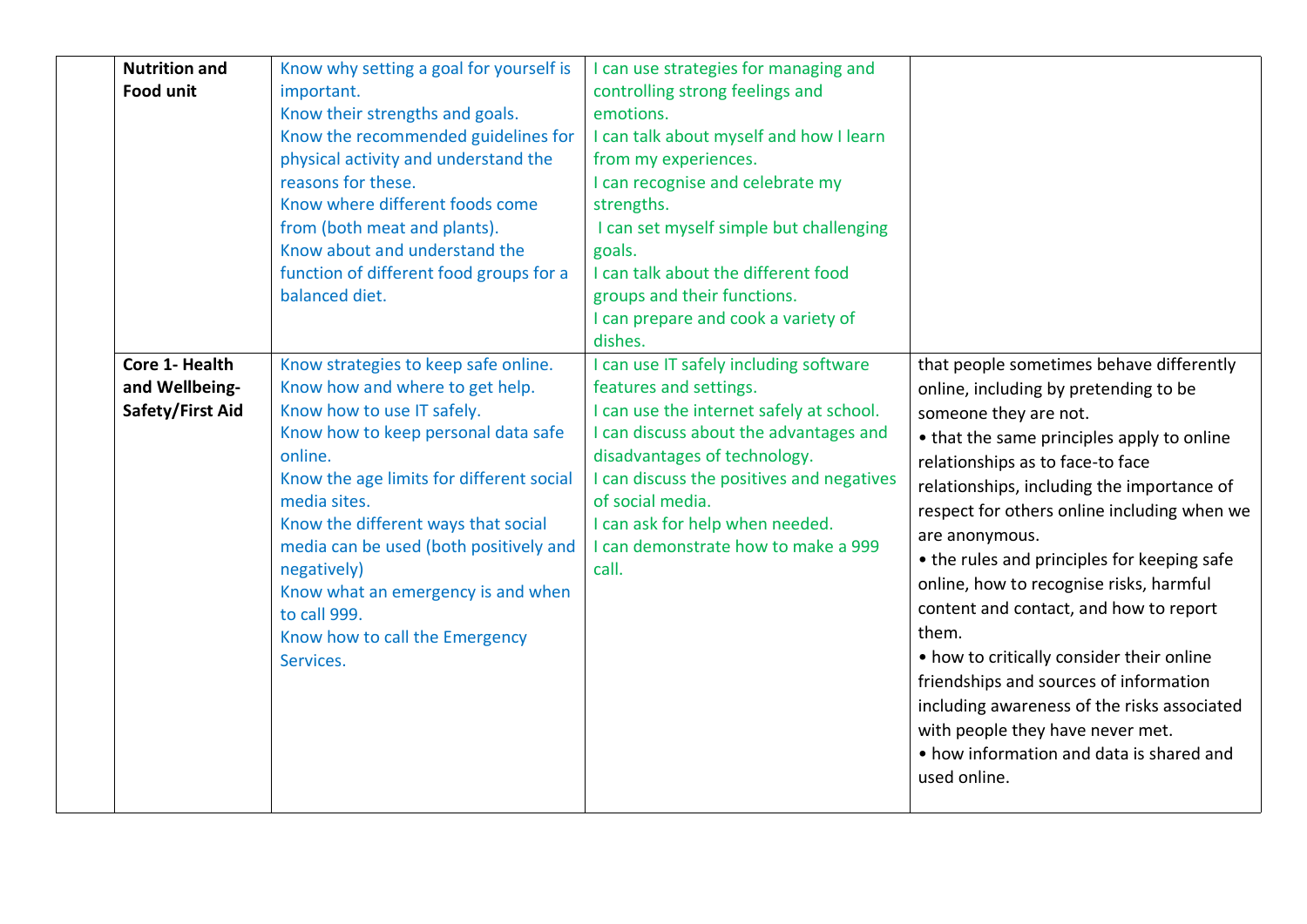|                | Core 2-<br><b>Relationships-</b><br><b>Healthy</b><br><b>Relationships</b> | Know and understand the features of a<br>good friend.<br>Know why it is important to be<br>positive in relationships with others.<br>Know how to communicate their<br>opinions in a group setting.                             | I can say what qualities makes a good<br>friend.<br>I can communicate my opinions to<br>others.<br>I can be a good friend to others.                                                                                                                                                                       | • how important friendships are in making<br>us feel happy and secure, and how people<br>choose and make friends.<br>• the characteristics of friendships,<br>including mutual respect, truthfulness,<br>trustworthiness, loyalty, kindness,<br>generosity, trust, sharing interests and<br>experiences and support with problems and<br>difficulties.<br>• that healthy friendships are positive and<br>welcoming towards others, and do not<br>make others feel lonely or excluded. |
|----------------|----------------------------------------------------------------------------|--------------------------------------------------------------------------------------------------------------------------------------------------------------------------------------------------------------------------------|------------------------------------------------------------------------------------------------------------------------------------------------------------------------------------------------------------------------------------------------------------------------------------------------------------|---------------------------------------------------------------------------------------------------------------------------------------------------------------------------------------------------------------------------------------------------------------------------------------------------------------------------------------------------------------------------------------------------------------------------------------------------------------------------------------|
|                | Core 1- Health<br>and Wellbeing-<br><b>Growing and</b><br><b>Changing</b>  | Know that the rate which we grow<br>differs from person to person.<br>Know how to look after their teeth and<br>maintain oral hygiene.<br>Know what happens when we lose our<br>teeth as they grow up and why this<br>happens. | I can recognise and respect the<br>similarities and differences from person<br>to person.<br>I can explain how to keep my teeth<br>healthy.<br>I can explain why I will lose my teeth as I<br>grow up.                                                                                                     |                                                                                                                                                                                                                                                                                                                                                                                                                                                                                       |
|                | Core 3- Living in<br>the Wider World-<br>Economic<br><b>Awareness</b>      | Know why financial management and<br>planning is important.<br>Know the difference between needs<br>and wants.<br>Know why people choose to spend<br>money in different ways.                                                  | I can reflect on my own spending habits<br>and choices.<br>I can identify the difference between<br>needs and wants.<br>I can recognise what influences the<br>choices people make about how money<br>is spent.<br>I can make decisions, giving<br>consideration to the impact they may<br>have on others. |                                                                                                                                                                                                                                                                                                                                                                                                                                                                                       |
|                |                                                                            |                                                                                                                                                                                                                                | <b>Cycle A</b><br>(following cycles tbc)                                                                                                                                                                                                                                                                   |                                                                                                                                                                                                                                                                                                                                                                                                                                                                                       |
| Class  <br>4/5 | Core 3- Living in<br>the Wider World-                                      | Know why structure is needed in<br>different situations.                                                                                                                                                                       | I can respect similarities and differences<br>between people.                                                                                                                                                                                                                                              |                                                                                                                                                                                                                                                                                                                                                                                                                                                                                       |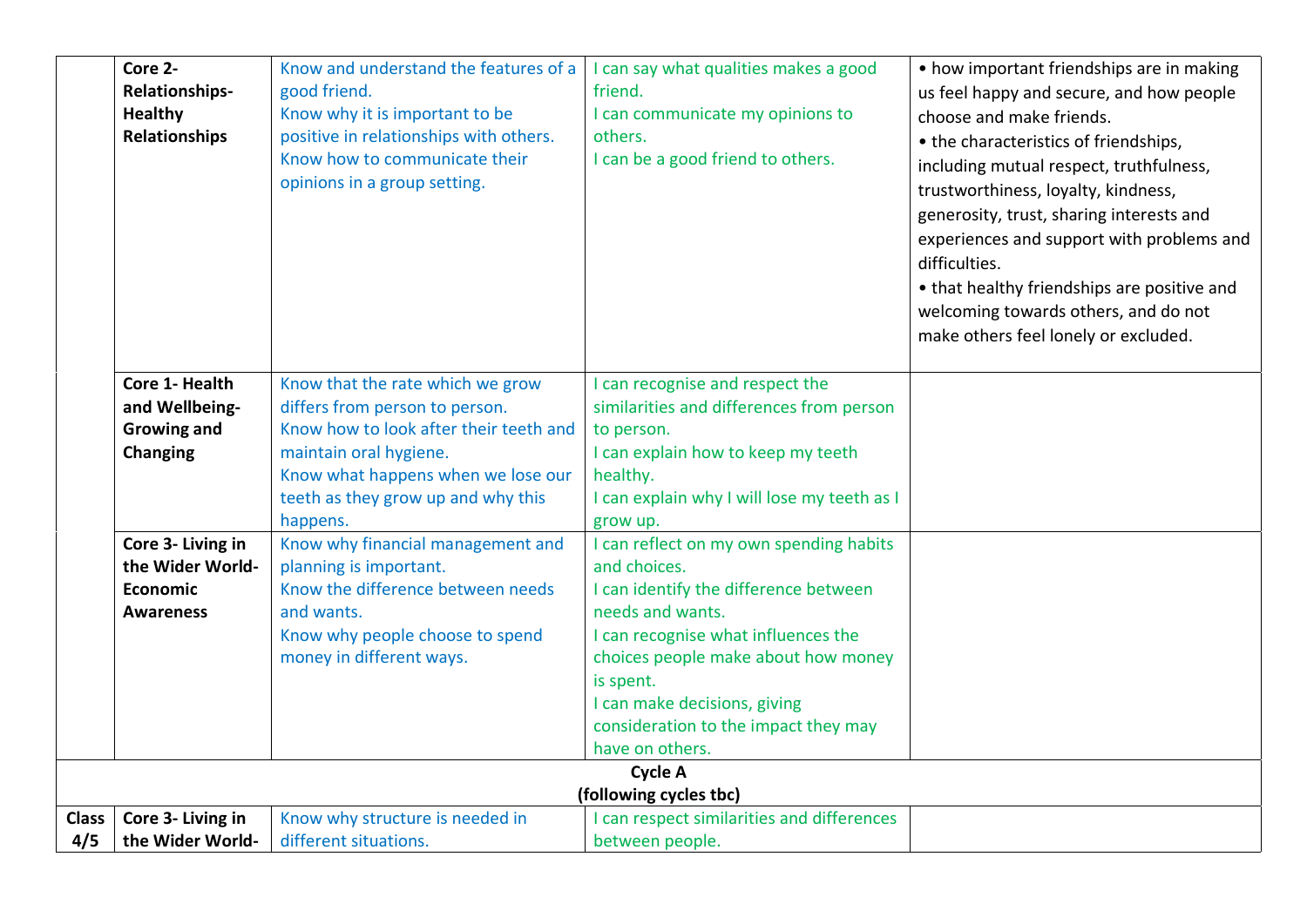| <b>Class</b><br>5/6 | <b>Rights and</b><br><b>Responsibilities</b>                                                    | Know that people's basic needs are<br>the same around the world.<br>Know the term 'anarchy' and what is<br>means.<br>Know the implications of living in an<br>anarchic society.<br>Know and understand the meaning of<br>the following; democracy, sovereignty,<br>dictatorship, government, monarchy.<br>Know about organisations such as the<br><b>United Nations.</b><br>Know about the importance and<br>significance of equal rights. | I can discuss the similarities and<br>differences of democracy, sovereignty,<br>dictatorship, government, monarchy.<br>I can discuss the positive contributions<br>of organisations such as the United<br>Nations.                                                                                                                                                                                                                                                                |                                                                                                                                                                                                                                                                                                                                                                                                                                                                                                                                                                                                                                                                                                                                                                                                                                          |
|---------------------|-------------------------------------------------------------------------------------------------|--------------------------------------------------------------------------------------------------------------------------------------------------------------------------------------------------------------------------------------------------------------------------------------------------------------------------------------------------------------------------------------------------------------------------------------------|-----------------------------------------------------------------------------------------------------------------------------------------------------------------------------------------------------------------------------------------------------------------------------------------------------------------------------------------------------------------------------------------------------------------------------------------------------------------------------------|------------------------------------------------------------------------------------------------------------------------------------------------------------------------------------------------------------------------------------------------------------------------------------------------------------------------------------------------------------------------------------------------------------------------------------------------------------------------------------------------------------------------------------------------------------------------------------------------------------------------------------------------------------------------------------------------------------------------------------------------------------------------------------------------------------------------------------------|
|                     | Core 2-<br><b>Relationships-</b><br>Diversity/<br><b>Similarities and</b><br><b>Differences</b> | Know what 'diversity' means.<br>Know some of the benefits of living in<br>a diverse community.<br>Know what race, discrimination and<br>segregation mean.<br>Know some ways that racial<br>discrimination has impacted on<br>societies (both past and present).<br>Know what gender discrimination<br>means.<br>Know what stereotyping means.                                                                                              | I can discuss what it means to live in a<br>diverse community.<br>I can celebrate diversity in my school<br>and local community.<br>I can respect similarities and differences<br>between people.<br>I can discuss different forms of<br>discrimination against people in<br>societies.<br>I can recognise stereotyping and<br>discrimination.<br>I can recognise and celebrate the<br>achievements of both men and women.<br>I can challenge stereotyping and<br>discrimination. | • that others' families, either in school or in<br>the wider world, sometimes look different<br>from their family, but that they should<br>respect those differences and know that<br>other children's families are also<br>characterised by love and care<br>• that stable, caring relationships, which<br>may be of different types, are at the heart<br>of happy families, and are important for<br>children's security as they grow up.<br>• that marriage represents a formal and<br>legally recognised commitment of two<br>people to each other which is intended to<br>be lifelong.<br>• how to recognise if family relationships<br>are making them feel unhappy or unsafe,<br>and how to seek help or advice from others<br>if needed.<br>what a stereotype is, and how stereotypes<br>can be unfair, negative or destructive. |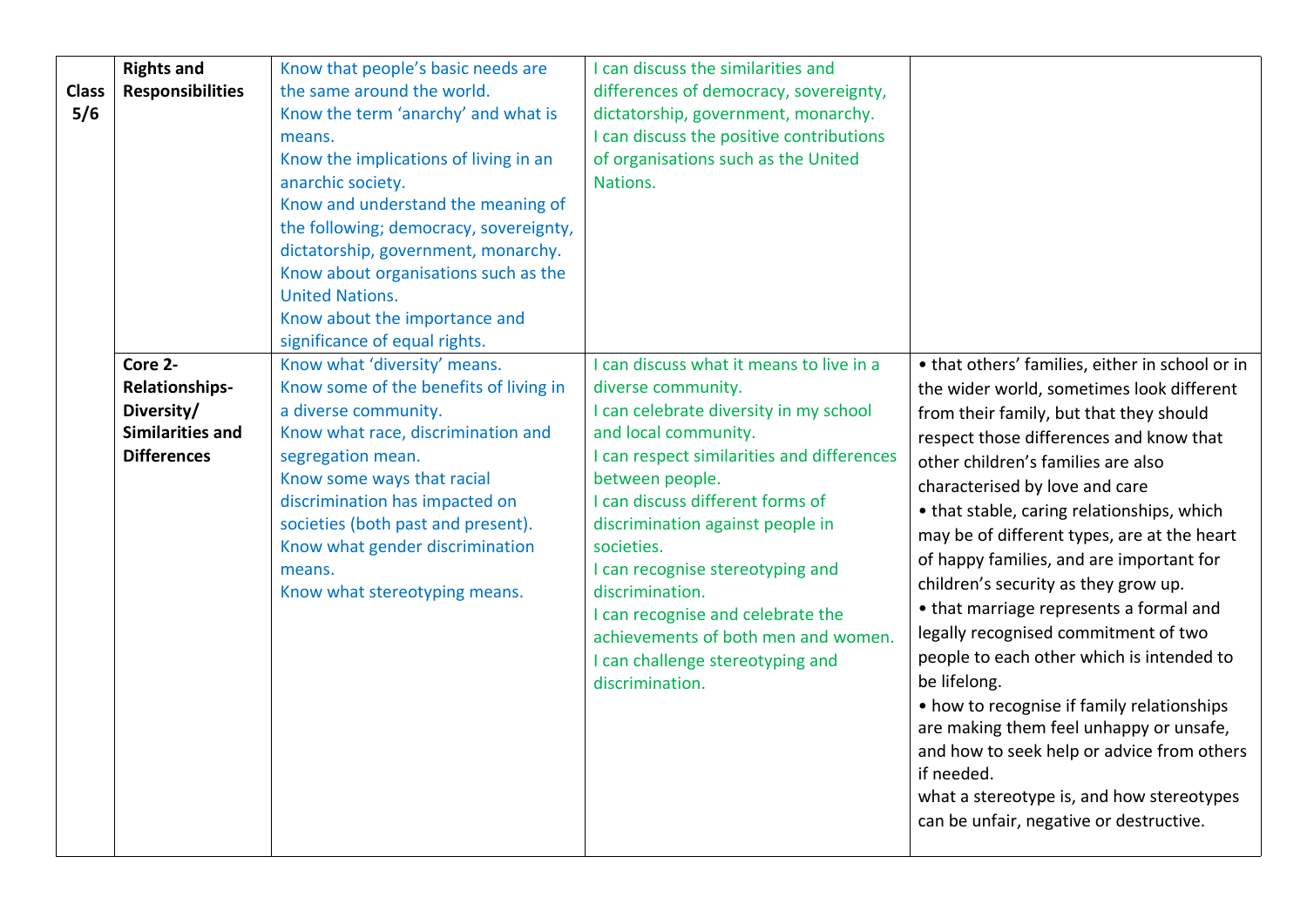| Core 1- Health          | Know about the different food groups    | I can discuss the different food groups   |                                               |
|-------------------------|-----------------------------------------|-------------------------------------------|-----------------------------------------------|
| and Wellbeing-          | and their related importance as part of | and their importance as part of a         |                                               |
| <b>Nutrition and</b>    | a balanced diet.                        | balanced diet.                            |                                               |
| Food                    | Know that different people have         | I can start to understand my own          |                                               |
|                         | different dietary needs.                | dietary needs.                            |                                               |
|                         | Know how to apply principles of         | I can plan a balanced meal including all  |                                               |
|                         | nutrition and healthy eating when       | the food groups.                          |                                               |
|                         | preparing and cooking a meal.           | I can prepare a balanced meal.            |                                               |
| Core 1-Health and       | Know the basic facts and laws about     | I can describe some of the effects and    | that most friendships have ups and downs,     |
| <b>Wellbeing-Safety</b> | alcohol, tobacco and legal and illegal  | risks of legal and illegal substances and | and that these can often be worked            |
| drugs.                  |                                         | drugs.                                    | through so that the friendship is repaired or |
|                         | Know the commonly available             | I can explain why habits can be hard to   | even strengthened, and that resorting to      |
|                         | substances and drugs that are legal     | change. I can explain the difference      | violence is never right.                      |
| and illegal.            |                                         | between the terms 'risk, danger and       | • how to recognise who to trust and who       |
|                         | Know what the term 'habit' means.       | hazard'.                                  | not to trust, how to judge when a             |
|                         | Know what 'risk', 'danger' and 'habit'  | I can recognise that increasing           | friendship is making them feel unhappy or     |
| mean.                   |                                         | independence brings increased             | uncomfortable, managing conflict, how to      |
|                         |                                         | responsibility to keep myself and others  | manage these situations and how to seek       |
|                         |                                         | safe.                                     | help or advice                                |
|                         |                                         | I can recognise when and how to ask for   | what sorts of boundaries are appropriate in   |
|                         |                                         | help (incl. outside organisations).       | friendships with peers and others (including  |
|                         |                                         |                                           | in a digital context).                        |
|                         |                                         |                                           | • about the concept of privacy and the        |
|                         |                                         |                                           | implications of it for both children and      |
|                         |                                         |                                           | adults; including that it is not always right |
|                         |                                         |                                           | to keep secrets if they relate to being safe. |
|                         |                                         |                                           | • that each person's body belongs to them,    |
|                         |                                         |                                           | and the differences between appropriate       |
|                         |                                         |                                           | and inappropriate or unsafe physical, and     |
|                         |                                         |                                           | other, contact.                               |
|                         |                                         |                                           | • how to respond safely and appropriately     |
|                         |                                         |                                           | to adults they may encounter (in all          |
|                         |                                         |                                           | contexts, including online) whom they do      |
|                         |                                         |                                           | not know.                                     |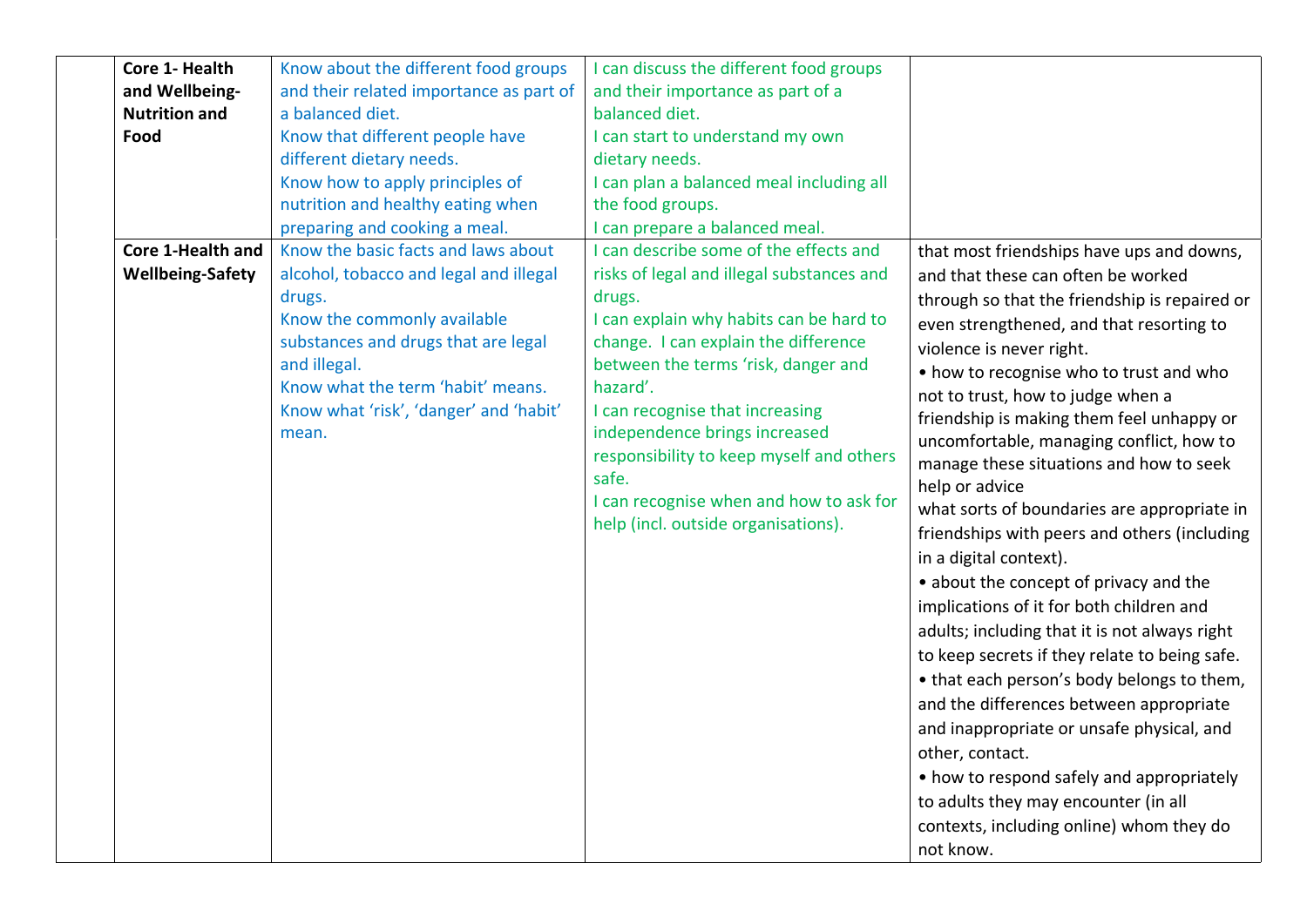|                                                                                       |                                                                                                                                                                                                                                                                                                                                                                                                                                                                                                                                     |                                                                                                                                                                                                                                                                                                                                                                                                                        | • how to recognise and report feelings of<br>being unsafe or feeling bad about any adult. |
|---------------------------------------------------------------------------------------|-------------------------------------------------------------------------------------------------------------------------------------------------------------------------------------------------------------------------------------------------------------------------------------------------------------------------------------------------------------------------------------------------------------------------------------------------------------------------------------------------------------------------------------|------------------------------------------------------------------------------------------------------------------------------------------------------------------------------------------------------------------------------------------------------------------------------------------------------------------------------------------------------------------------------------------------------------------------|-------------------------------------------------------------------------------------------|
| Core 1- Health<br>and Wellbeing-<br><b>Aspirations</b>                                | Know what 'aspiration' means.<br>Know that different people will have<br>different strengths and weaknesses.<br>Know how to and the importance of<br>setting goals for themselves.                                                                                                                                                                                                                                                                                                                                                  | I can reflect on and evaluate my<br>achievements and strengths in all areas<br>of my life.<br>I can set myself personal goals.<br>I can recognise and celebrate the<br>achievements of others.<br>I can recognise my own worth.<br>I can identify positive ways to face new<br>challenges (for example the transition to<br>secondary school).<br>I can make connections between my<br>learning and the world of work. |                                                                                           |
| Core 1-Health and<br><b>Wellbeing-Health</b><br>(SRE) Use School<br><b>Nurse Pack</b> | Year 4-Know about the basic synergy<br>between physical, emotional and<br>mental health.<br>Know what 'puberty' is.<br>Know basic ways that they change as<br>they grow (physical, emotional and<br>mental)<br>Know the correct names for male and<br>female genitals.<br>Year 5-<br>Know what 'menstruation' is and what<br>it involves.<br>Know about menstruation products<br>that are available and how to access<br>them.<br>Know the names of internal<br>reproductive organs including uterus,<br>ovary and fallopian tubes. | Year 4-1 can reflect on how my body has<br>and will change as a I grow<br>(understanding that some changes are<br>related to puberty).<br>Year 5-1 can explain physical and<br>emotional changes as I approach and<br>move into puberty.<br>Year 6- I can explain what sexual<br>intercourse is and how this can lead to<br>reproduction.<br>I can explain physical changes in both<br>males and females.              |                                                                                           |